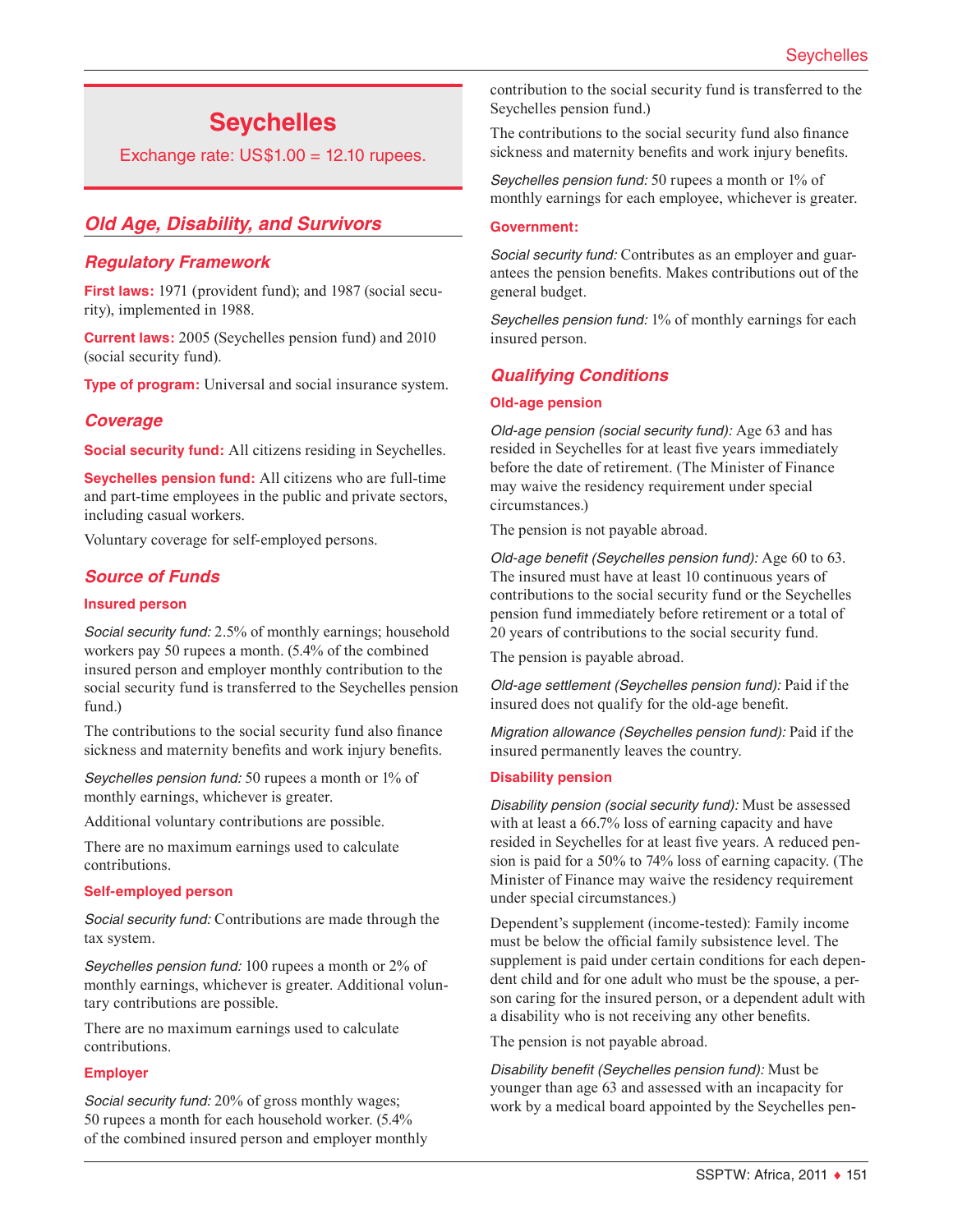sion fund. The benefit is paid after six months of receiving the social security fund disability pension.

The pension is payable abroad.

*Disability settlement (Seychelles pension fund):* Paid if the insured does not qualify for the disability benefit.

#### **Survivor pension**

*Spouse pension (social security fund):* The deceased resided in Seychelles for at least five years.

Eligible survivors are a widow aged 45 or older or with a dependent child younger than age 16 (age 25 if a student), a dependent widower, and full orphans.

The pension ceases on remarriage or cohabitation.

A widow who does not qualify for a pension receives a limited benefit for up to 20 working days.

Dependent's supplement (income-tested): Family income must be below the official family subsistence level. The supplement is paid under certain conditions for each dependent child and for one adult who must be the spouse, a person caring for the insured person, or a dependent adult with a disability who is not receiving any other benefits.

The pension is not payable abroad.

*Survivor benefit (Seychelles pension fund):* The deceased was insured.

Eligible survivors are a widow(er) or partner who lived with the deceased for at least three years. The surviving spouse must have resided in Seychelles for at least five years (may be waived in special circumstances). Eligible surviving children must be younger than age 18 (age 25 if a full-time student).

*Death benefit (Seychelles pension fund):* Paid to a surviving spouse or other dependent if the deceased was older than the retirement age.

*Preretirement death benefit (Seychelles pension fund):* Paid to a named survivor if there are no eligible surviving spouse or child and if the deceased was younger than the retirement age.

Survivor benefits are payable abroad.

# *Old-Age Benefits*

**Old-age pension (social security fund):** 2,400 rupees a month is paid.

Benefit adjustment: Benefits are reviewed and adjusted annually according to changes in the cost of living. (Benefits were last adjusted in December 2010.)

**Old-age benefit (Seychelles pension fund):** A percentage of the insured's average monthly earnings in the last five years before retirement is paid, according to four earnings classes.

Any voluntary contributions to the fund may be used to calculate pensions or refunded as a lump sum with interest. The maximum pension (including the social security fund old-age pension) is 15,000 rupees a month.

**Old-age settlement (Seychelles pension fund):** A lump sum of the total of the insured's and the employer's contributions plus 5% interest is paid. The average lump sum is 20,000 rupees.

**Migration allowance (Seychelles pension fund):** A lump sum of the total of the insured's and the employer's contributions plus 5% interest is paid.

# *Permanent Disability Benefits*

**Disability pension (social security fund):** 2,100 rupees a month is paid.

Partial disability (earnings-tested): The full pension is reduced according to earnings. The pension is paid until retirement age after receiving sickness benefits for at least six months.

Dependent's supplement (income-tested): 900 rupees a month is paid for an adult and 800 rupees a month for each child.

The combined disability pension and dependent supplements must not exceed 80% of the insured's previous earnings.

Benefit adjustment: Benefits are reviewed and adjusted annually according to changes in the cost of living. (Benefits were last adjusted in November 2008.)

**Disability benefit (Seychelles pension fund):** The monthly pension is based on the insured's average monthly earnings in the last five years before the disability is assessed.

**Disability settlement (Seychelles pension fund):** A lump sum of the total of the insured's and the employer's contributions plus 6% interest is paid.

# *Survivor Benefits*

**Spouse pension (social security fund):** 1,350 rupees a month is paid to an eligible widow or dependent widower. The benefit is paid for up to one year.

A limited benefit is paid for up to 20 business days to a widow(er) who does not qualify for a pension.

Dependent's supplement (income-tested): 900 rupees a month is paid for an adult and 800 rupees a month for each child.

**Orphan's pension (social security fund):** 1,050 rupees a month is paid for each full orphan.

**Funeral grant:** A lump sum of 1,600 rupees is paid.

Benefit adjustment: Benefits are reviewed and adjusted annually according to changes in the cost of living. (Benefits were last adjusted in November 2008.)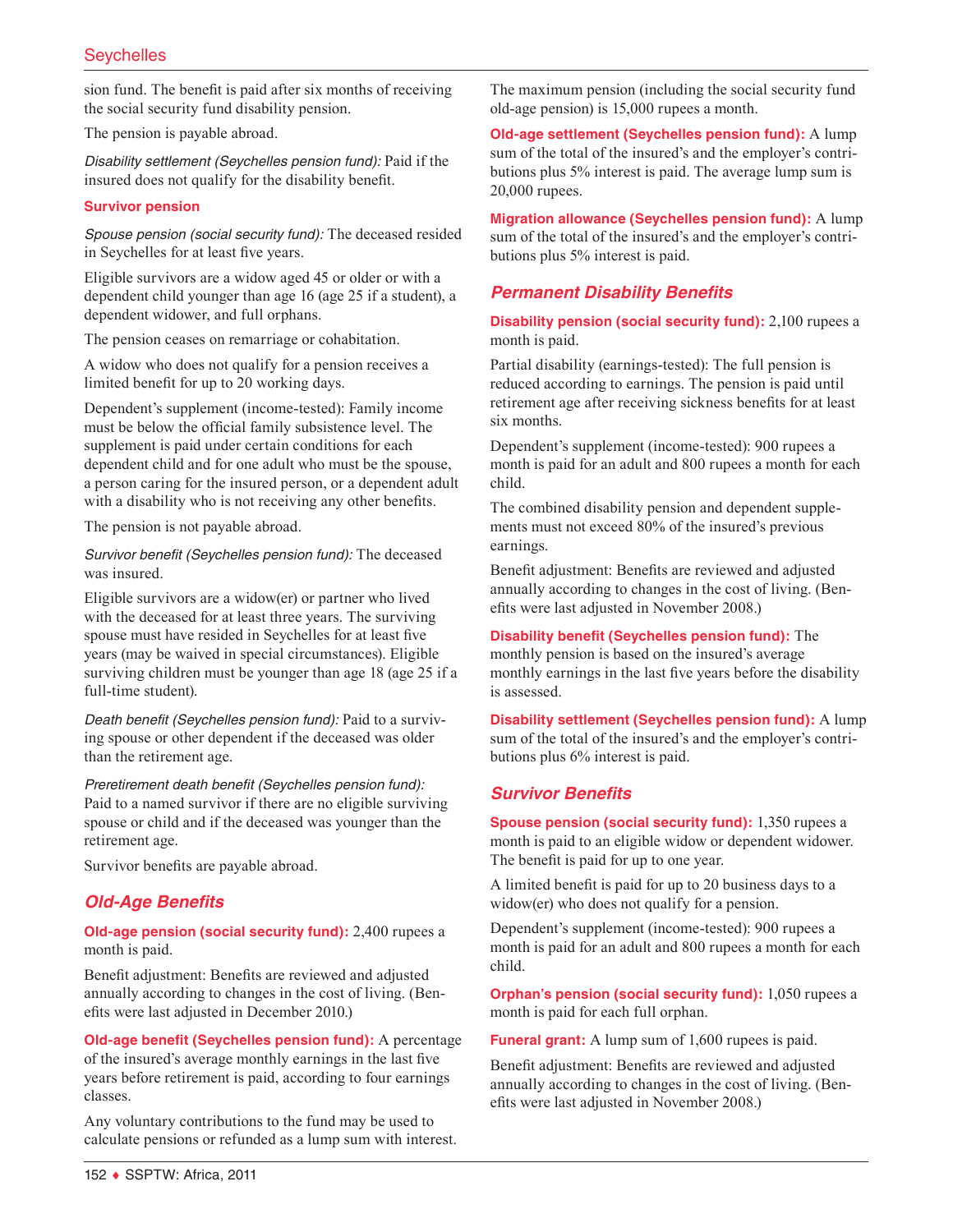**Survivor benefit (Seychelles pension fund):** If there are no eligible surviving children, 80% of the deceased's pension is paid to the surviving spouse for life (70% if the surviving spouse was at least 10 years younger than the deceased). If there are eligible surviving children, the spouse's pension is up to 50% of the deceased's pension; if the deceased elected to pay a higher pension to surviving children, the spouse's pension is reduced but must not be less than 25% of the deceased's pension.

**Orphan's pension (Seychelles pension fund):** The minimum monthly pension is 40% of the deceased's pension (if the deceased elected to pay a higher pension to surviving children, up to 75% of the deceased's pension is paid); 80% for full orphans.

The pension is split equally among eligible orphans and paid to the child(ren)'s guardian.

**Death benefit (Seychelles pension fund):** One month of the deceased's pension is paid.

**Preretirement death benefit (Seychelles pension fund):** A lump sum of the total of the deceased's and the employer's contributions plus 6% interest is paid.

#### *Administrative Organization*

Ministry of Finance ([http://www.finance.gov.sc\)](http://www.finance.gov.sc) administers the social security fund program.

Seychelles Pension Fund ([http://www.pensionfund.sc\)](http://www.pensionfund.sc), directed by a chief executive officer and a tripartite board of trustees, administers the supplementary pension program.

Social Welfare Agency, directed by a chief executive officer, administers income-tested benefits.

# *Sickness and Maternity*

#### *Regulatory Framework*

**First law:** 1979.

**Current law:** 1987 (social security), implemented in 1988.

**Type of program:** Social insurance system. Cash sickness and maternity benefits only.

#### *Coverage*

Employed and self-employed persons.

# *Source of Funds*

**Insured person:** See source of funds under Old Age, Disability, and Survivors.

**Self-employed person:** Contributions are made through the general tax system.

**Employer:** See source of funds under Old Age, Disability, and Survivors.

**Government:** None.

# *Qualifying Conditions*

**Cash sickness and maternity benefits:** There is no minimum qualifying period.

Dependent's supplement (income-tested): Family income must be below the official family subsistence level. The supplement is paid under certain conditions for each dependent child and for one adult who must be the spouse, a person caring for the insured person, or a dependent adult with a disability who is not receiving any other benefits.

# *Sickness and Maternity Benefits*

**Sickness benefit:** The employer pays the full salary for the first two months and is reimbursed 80% of the amount paid or 2,000 rupees, whichever is lower; thereafter, the social security fund pays up to 1,800 rupees a month for up to 130 working days.

Dependent's supplement (income-tested): 900 rupees a month is paid for an adult and 800 rupees for each child.

Benefit adjustment: Benefits are adjusted periodically according to changes in the cost of living. (Benefits were last adjusted in November 2008.)

**Maternity benefit:** The employer pays the full salary for two weeks before and eight weeks after the expected date of childbirth and is reimbursed 80% of the amount paid up to 1,800 rupees. For a prolonged incapacity resulting from pregnancy or childbirth, a sickness benefit is paid.

Dependent's supplement (income-tested): 900 rupees a month is paid for an adult and 800 rupees for each child.

Benefit adjustment: Benefits are adjusted periodically according to changes in the cost of living. (Benefits were last adjusted in November 2008.)

# *Workers' Medical Benefits*

No statutory benefits are provided.

Government clinics and hospitals provide medical services under the National Health Plan.

#### *Dependents' Medical Benefits*

No statutory benefits are provided.

Government clinics and hospitals provide medical services under the National Health Plan.

# *Administrative Organization*

Ministry of Finance ([http://www.finance.gov.sc\)](http://www.finance.gov.sc) administers the social security fund program.

Social Welfare Agency, directed by a chief executive officer, administers income-tested benefits.